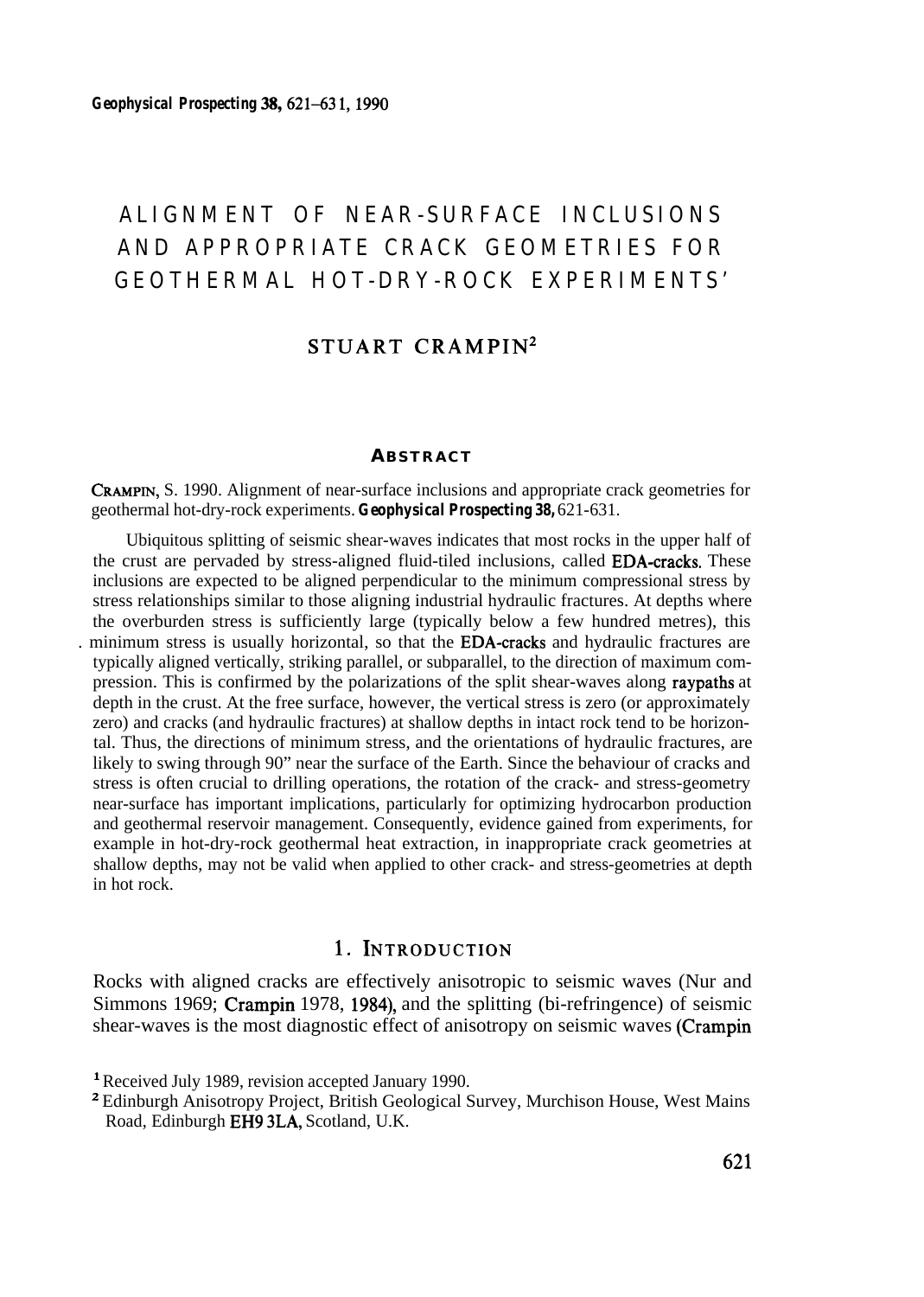1981). Consequently, observations of shear-wave splitting are giving us new ways to examine the *in situ* crack- and stress-geometry of the crust (Crampin 1987).

Shear-wave splitting is now recognized along almost all raypaths (within about 35" of the vertical) through the uppermost 10-20 km of the Earth's crust, as a result of stress-aligned fluid-filled inclusions known to be present in most rocks in the crust (Crampin 1987). These distributions of aligned inclusions are known as extensive-dilatancy anisotropy or EDA (Crampin, Evans and Atkinson 1984; Crampin 1985). The inclusions may have a wide range of shapes from flat cracks and oblate spheroids to irregular inter-granular pore-space, and range in dimensions from a few microns in igneous and metamorphic rocks to submillimetre (and occasionally larger) in sedimentary rocks (Crampin 1987). However, because many of the seismic effects can be modelled by distributions of thin parallel (vertical) microcracks (Crampin 1987), it is convenient to call the inclusions themselves EDAcracks. Figure 1 gives a schematic illustration of shear-wave splitting in the typical crack distributions below the near-surface stress anomalies. The geological and industrial implications of EDA have been reviewed by Crampin (1987).

The need to restrict analysis of shear-wave splitting to near-vertical raypaths is due to two phenomena. Firstly, shear-waves at the free surface need to be recorded within the shear-wave window: the cone of angles of incidence at the surface bounded by arcsin  $V_s/V_p$  ( $\simeq$  35" for a Poisson's ratio of 0.25), as it is only within this window that shear-waves have waveforms similar to those of the incident waves (Evans 1984; Booth and Crampin 1985). Although these effects place restrictions on surface observations, shear-waves recorded subsurface in vertical seismic profiles (VSPs) avoid this constraint. However, the second more serious restriction requiring raypaths within about 30" of the vertical is that at depths where the inclusions are vertically aligned, the distinctive behaviour of split shear-waves (Fig. l), is only seen for near-vertical raypaths (Liu, Crampin and Booth 1989).

Faster split shear-waves arriving from several kilometres below the surface are aligned parallel, or subparallel, to the direction of maximum horizontal stress (Crampin 1987). This regular behaviour of shear-waves at depth suggests that the alignments of EDA-cracks are comparatively uniform. However, EDA-cracks are expected to be aligned by the local stress-field. Since the directions of stress near the surface are anomalous, corresponding anomalies are expected in crack- and stressgeometry near the surface. This paper examines the expected distributions of EDAcracks at shallow depths in the crust and their effect on shear-wave splitting, and discusses the possible implications of this for hydraulic fracturing.

## **2. THE STRESS FIELD IN THE CRUST**

Boundary conditions at the Earth's surface usually ensure that the directions of principal stress are approximately horizontal and vertical, and the regional stressfield typically results in unequal principal horizontal stresses. The vertical component of stress (the pressure of the overburden) is zero (strictly one atmosphere) at the surface and increases with depth in the brittle crust, until it eventually becomes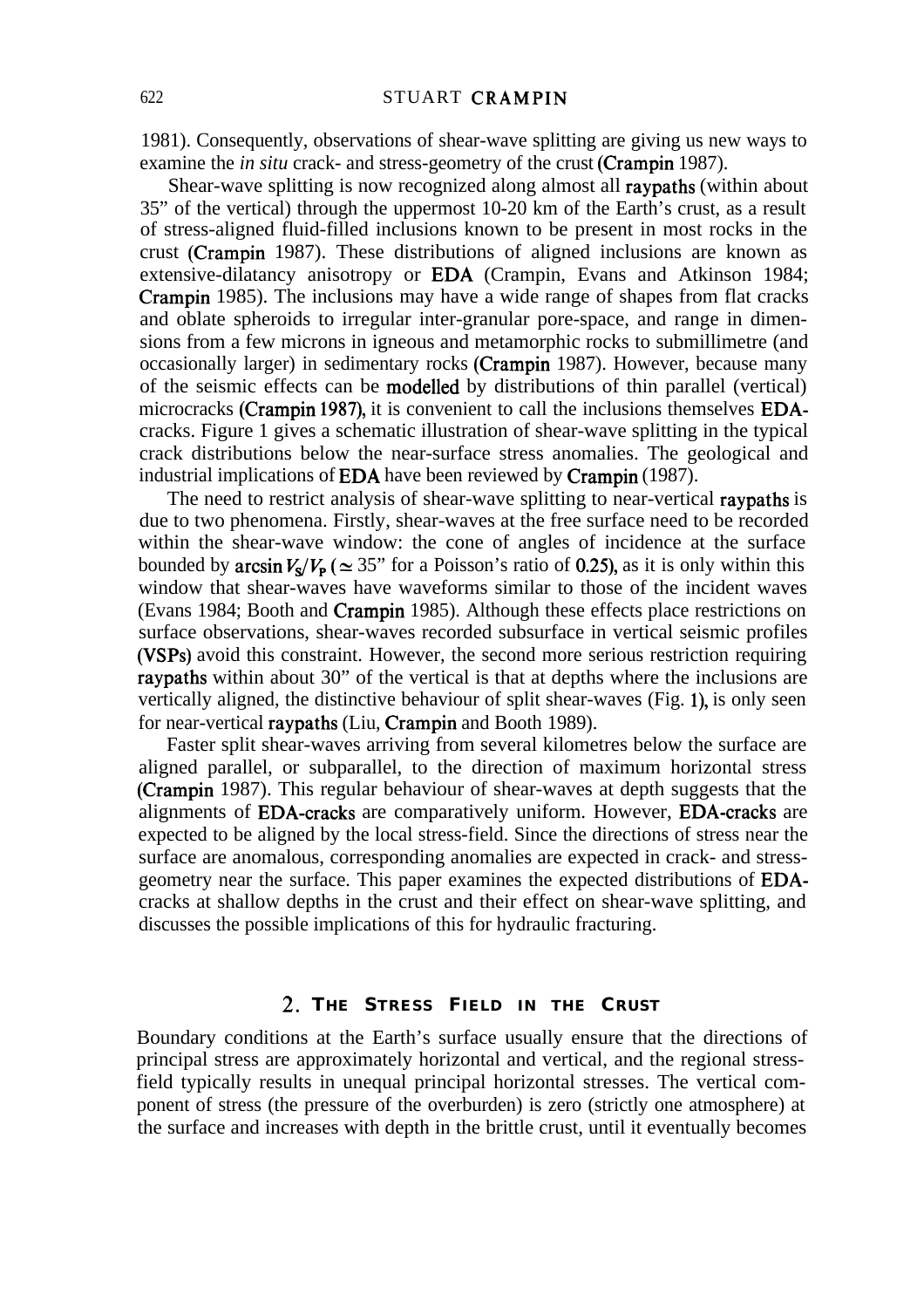

**FIG.** 1. Schematic illustration of shear-wave splitting, where the cracks are aligned perpendicular to the direction of minimum horizontal stress,  $\sigma_h$ , and  $\sigma_H$  and  $\sigma_V$  are the maximum horizontal and vertical stresses, respectively. A shear-wave entering a region of aligned cracks in the crust necessarily splits into (usually) two phases with different polarizations and different velocities. The direction parallel to the face of the cracks is more compliant than the direction normal to the face, so the phase polarized parallel to the face travels faster and is less attenuated than the phase polarized perpendicular to the crack face. Such shear-wave splitting inserts characteristic signatures into the three-dimensional shear-wavetrains which can be easily identified in polarization diagrams (projections of the particle motion for given time-intervals onto mutually perpendicular cross-sections).

an essentially lithostatic stress in the hotter, more ductile, lower crust. Thus, the direction of the minimum compressional stress may be vertical at the surface, but rotates to horizontal as the (vertical) overburden stress increases with depth.

In these circumstances, the orientation of EDA-cracks and hydraulic fractures, which are aligned normal to the direction of minimum stress, will also rotate with depth. The only exceptions to this rotation occur when the minimum horizontal stress is either equal to the maximum stress, or is effectively tensional (negative) at the surface. Both cases are unlikely. If the horizontal stress were effectively tensional at the surface, the minimum stress would be horizontal throughout the crust, inwhich case there would be no rotation of crack- and stress-geometries, and the vertical parallel alignment of cracks and stress typical in deeper rocks would persist up to the surface.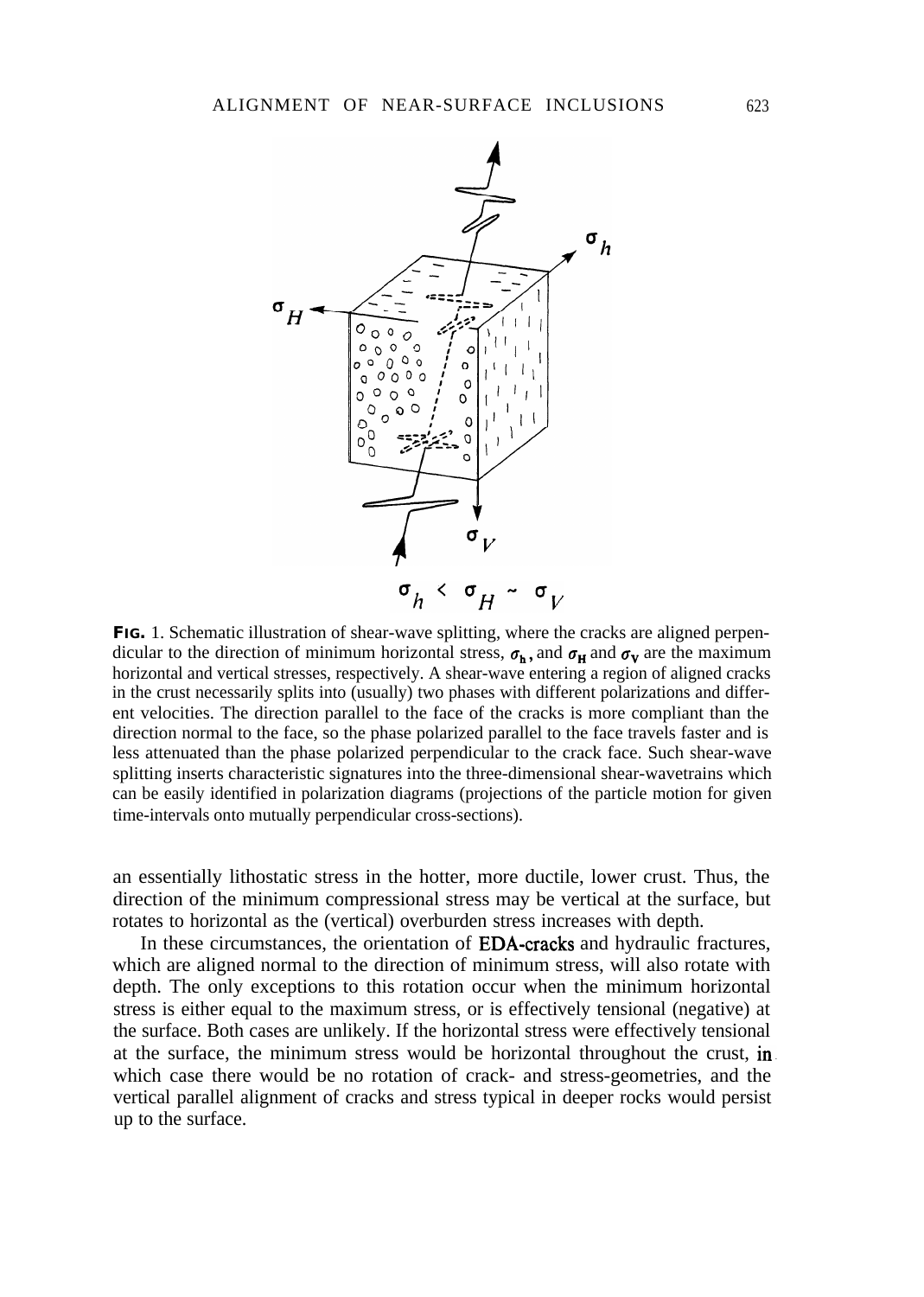### STUART CRAMPIN

## 3. **CRACKS IN THE CRUST**

Hydraulic fracturing is the principal technique for opening cracks in the Earth, both naturally by geological processes (Fyfe, Price and Thompson 1978; Crampin 1987) and industrially (Hubbert and Willis 1957). Although extensively used, hydraulic fracturing is still not a well-understood process (Veatch 1983). In uniform intact porous rock, hydraulic pumping, whether by the naturally occurring processes releasing fluids into the rockmass, or by industrial processes, will tend to open planar cracks oriented perpendicular to the direction of minimum compressional stress. In uniform intact impermeable rock, pumping tends to open pre-existing planes of weakness (joints and fractures), which the polarizations of shear-waves suggest are typically less than 30" from the direction of minimum compressional stress (Crampin and Booth 1989). At the Fenton Hill, Los Alamos, hot-dry-rock experiment, for example, there was only one comparatively minor fracture set, of the five dilated by pumping, which had normals to the crack faces more than 30" from the direction of minimum compression (Fehler, House and Kaieda 1987).

The Earth's crust, however, seldom consists of uniform intact rock, and in real rock the orientations of fractures will be distorted by rock fabric, bedding, incipient (and dilated) joints, cleavage planes, and other geological irregularities (Warpinski and Teufel 1987). In many circumstances, however, geologically-induced hydraulic fractures (the mechanism by which chemically-bound water is released into EDAcracks by prograde metamorphic processes) appear to be aligned very closely to the principal axes of stress in uniform impermeable rock (Crampin and Booth 1989), with the implication that, unless dilated, joints and fractures visible in surface exposures are usually held closed in the subsurface by lithostatic stress.

# 4. **EXPECTED ORIENTATION OF EDA-CRACKS A ND THE POLARIZATIONS OF SHEAR-W A VE SPLITTING**

Shear-waves being propagated through the stress-oriented distributions of EDAcracks display characteristic 3D patterns of behaviour that allow the orientation of the crack distribution to be identified from the polarizations of the faster shearwave. These 3D variations can be conveniently displayed in equal-area projections. These polar maps show the behaviour of the polarization of the faster shear-wave over a hemisphere of directions of propagation. Thus the symbol in the centre of the projections represents the horizontal polarization (as recorded by horizontal geophones) of a vertically-propagated faster split shear-wave. The symbols at the edge of the projection represent similar horizontal polarizations of nearlyhorizontally-propagated faster split shear-waves at appropriate azimuths. The different crack geometries in the following figures lead to distinctive patterns of shear-wave polarizations in the equal-area projections which allow the alignment of the crack geometry (and hence stress geometry) to be identified if there are sufficient observations. .

The upper row of diagrams in Fig. 2 shows the typical crack geometries expected in the crust when the two horizontal principal directions of stress are different ( $\sigma_h$  <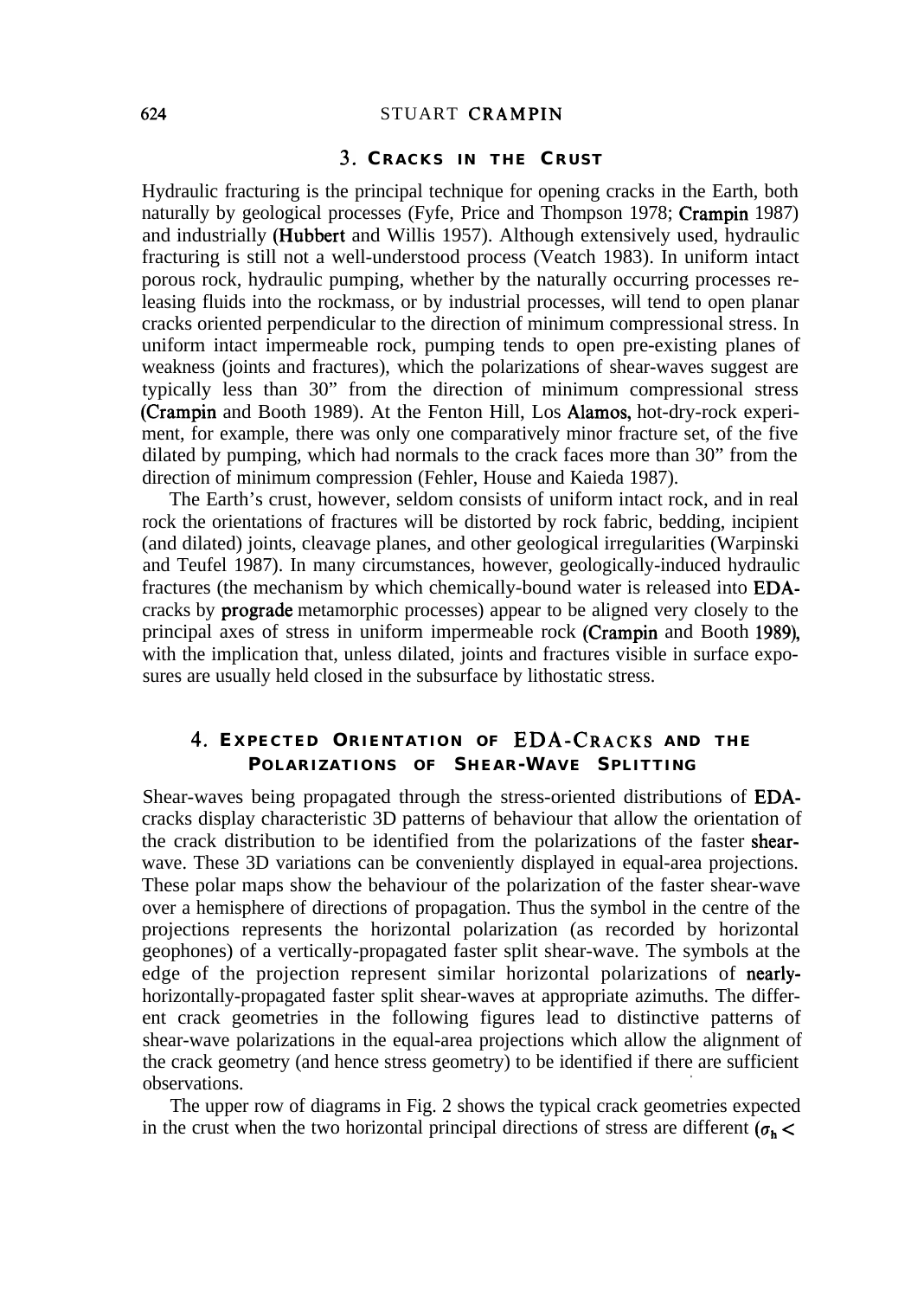

**FIG.** 2. Upper diagrams in each row are schematic illustrations of the expected orientations of EDA-cracks for a range of specified stress relationships in the crust when the two principal horizontal stresses are different. The stress relationships are: (a)  $\sigma_v < \sigma_h < \sigma_H$ ; (b)  $\sigma_h \simeq \sigma_v <$  $\sigma_H$ ; and (c)  $\sigma_h < \sigma_H \leq \sigma_v$ . The less than sign ' < ' indicates stresses differing by a factor of 2 or 3. Lower diagrams are equal-area projections (polar maps) of the horizontal polarizations of the faster shear-wave for the upper hemisphere of directions through the particular EDAcrack geometry. The inner circle marks the limit of the shear-wave window (incidence angle 35.3"), where shear-waves recorded at the surface are similar to the incident waveforms (Booth and Crampin 1985).

 $\sigma_H$ ) which is the usual situation, where  $\sigma_H$  and  $\sigma_h$  are the maximum and minimum horizontal stresses, respectively. The lower diagrams in Fig. 2 show the equal-area projections of the initial polarizations of the faster shear-wave through the appropriate crack geometries, as observed by horizontal geophones. The behaviour of polarizations within the shear-wave window displays characteristic patterns that can identify some details of the crack-geometry, including the orientation of the cracks, and hence the orientation and relative magnitude of the principal axes of the stress field acting on the rockmass.

The crack geometry in Fig. 2 is shown for three depths:

(a) Near the free surface where the vertical stress  $\sigma_v$  is the minimum stress, EDAcracks and hydraulic fractures tend to be aligned horizontally. This leads to hexagonal symmetry (transverse isotropy) with a vertical axis of cylindrical symmetry. The corresponding equal-area projections show that the faster shearwave is polarized radially (SV-waves) for wave propagation in near-vertical directions.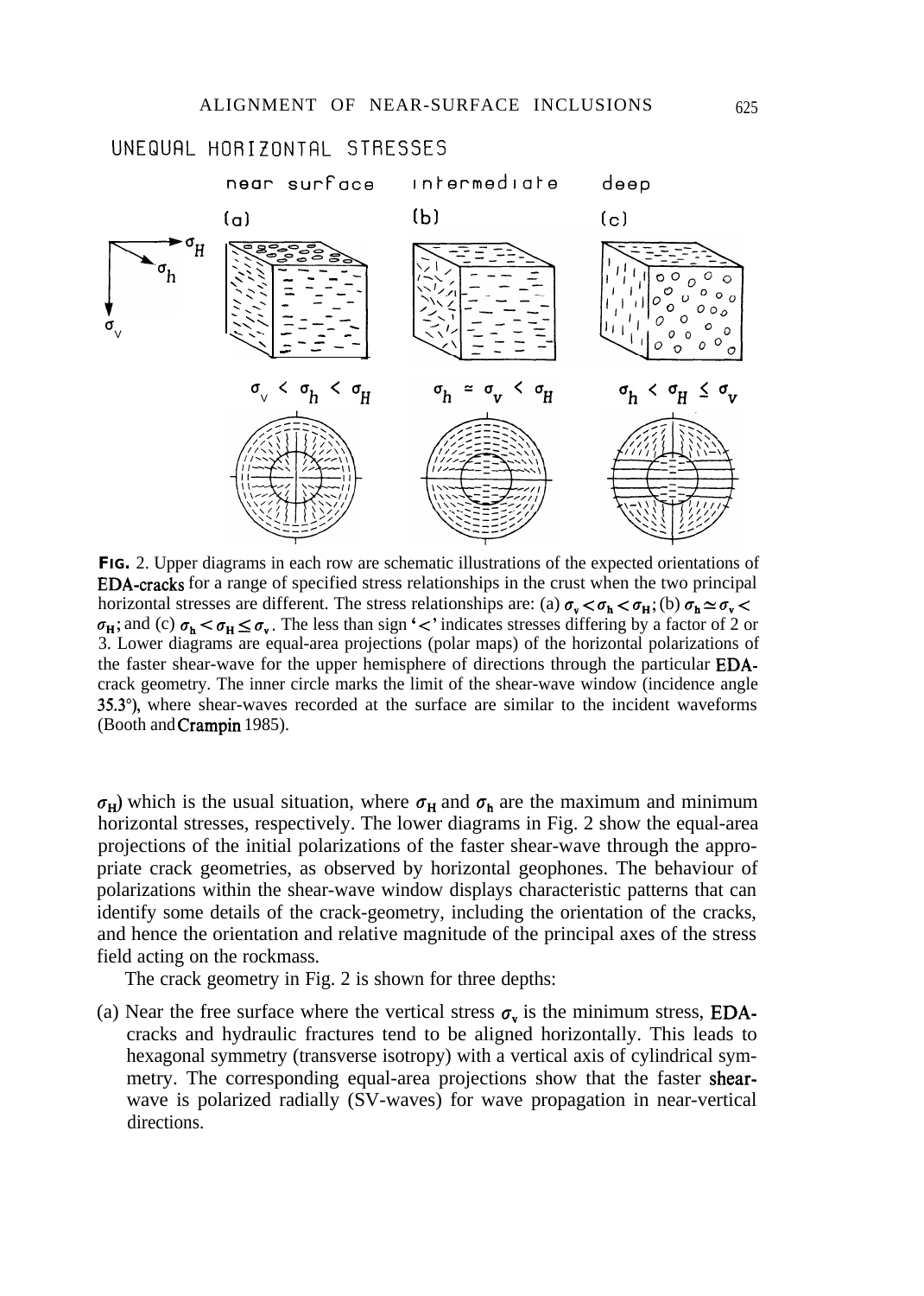- (b) At an intermediate depth, the vertical stress is equal to the minimum horizontal stress, and cracks and fractures tend to be parallel to the direction of maximum horizontal stress but randomly aligned in the plane normal to the maximum stress. This again leads to hexagonal symmetry, but with the axis of symmetry horizontal and parallel to the direction of maximum horizontal stress. The polarizations of the faster split shear-waves are now parallel to the direction of the maximum horizontal stress.
- (c) At greater depths, where the vertical stress is larger than the minimum horizontal stress, cracks and fractures tend to be vertical, striking perpendicular to the direction of minimum horizontal stress, and parallel to the maximum horizontal compressional stress. The polarizations of the faster split shear-waves are again parallel to the direction of maximum horizontal stress. Thus, the polarization of the faster shear-wave is parallel to the strike of the EDA-cracks throughout the whole of the shear-wave window and is parallel to the direction of maximum horizontal compressional stress. This remarkable phenomenon has been observed whenever shear-wave splitting has been identified above small earthquakes (Crampin 1987).

Note that the critical intermediate stress depends on the magnitude of the minimum horizontal stress. In areas where the minimum horizontal compressional stress is small or is tensional, the vertical stress may always be greater than the minimum horizontal stress, so that the stress and crack configurations in Fig. 2c may persist to the surface. Note also that the only assumption made here is that the EDA-cracks are aligned perpendicular to the minimum compressional stress, and this direction can be identified from the polarizations of the split shear-waves (Crampin 1987).

Figure 3 shows similar crack configurations and patterns of shear-wave behaviour when the horizontal stresses are equal. Such equality is an intermediate phenomenon which has not been observed, and is likely to exist only at restricted depths in particular areas. The behaviour is shown, for completeness, for a similar range of stress relationships.

Figure 4 shows possible stress-induced cracking in laboratory conditions: (a) unstressed or lithostatic conditions, when there are no stress-induced crack alignments; (b) what is commonly (although misleadingly) called triaxial stress in rock physics laboratories, where a uniaxial stress acts on a sample in a uniform confining pressure; and (c) true triaxial stress, where the three principal stresses have different values. We see that the stress relationships in the crust (Fig. 2) commonly occur in many circumstances and could be simulated in the laboratory by the conditions in Fig. 4.

Stress is difficult to measure *in situ* and the detailed stress conditions even in the shallow, most accessible, crust are not well understood. There are a variety of techniques for estimating stress *in situ* which do not always give compatible results, but it does appear that the average direction of maximum compression is controlled by tectonic forces over large areas, although there is a large scatter (Zoback and Zoback 1980). Almost all shear-wave signals, propagated from below 1 km through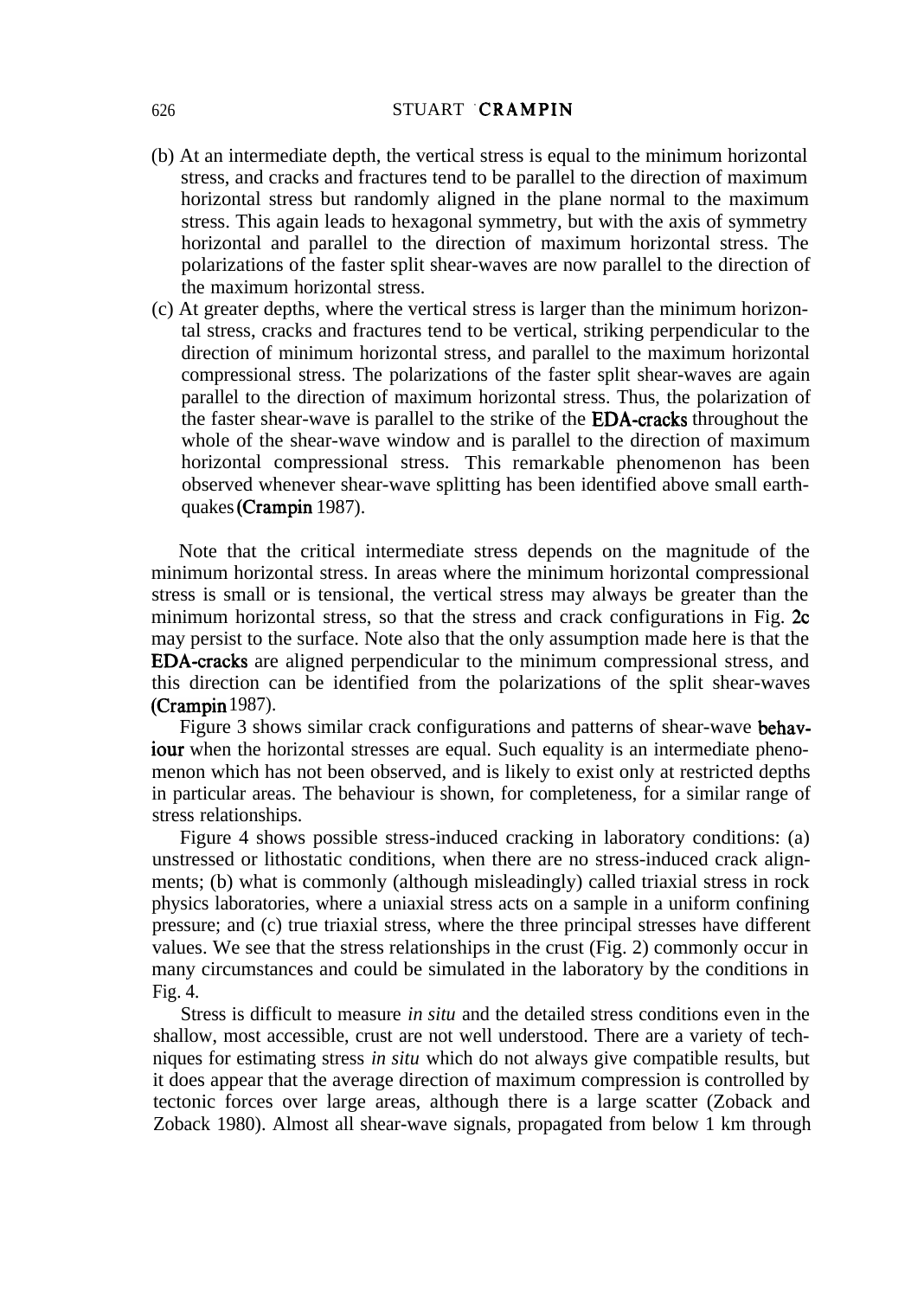**EQlJFlL HORIZONTAL STRESSES**



**FIG.** 3. Expected orientations of EDA-cracks and equal-area projections of shear-wave polarizations for a range of stress relationships when the two principal horizontal stresses are equal. The stress relationships are: (a)  $\sigma_{\mathbf{v}} < \sigma_{\mathbf{h}} \simeq \sigma_{\mathbf{H}}$ ; (b)  $\sigma_{\mathbf{h}} \simeq \sigma_{\mathbf{v}} \simeq \sigma_{\mathbf{H}}$ ; and (c)  $\sigma_{\mathbf{h}} \simeq \sigma_{\mathbf{H}} < \sigma_{\mathbf{v}}$ . Notation as in Fig. 2. The blank equal-area projection indicates propagation through randomly oriented cracks where there are no preferrred shear-wave polarizations.



**FIG.** 4. Expected orientations of microcracks in laboratory experiments for a range of stress relationships: (a)  $\sigma_1 \simeq \sigma_2 \simeq \sigma_3 \simeq 0$ ; (b)  $\sigma_1 \simeq \sigma_2 < \sigma_3$ ; and (c)  $\sigma_2 < \sigma_1 \sim \sigma_3$ . Notation as in Fig. 2. The blank equal-area projection indicates propagation through randomly oriented cracks where there are no preferred shear-wave polarizations.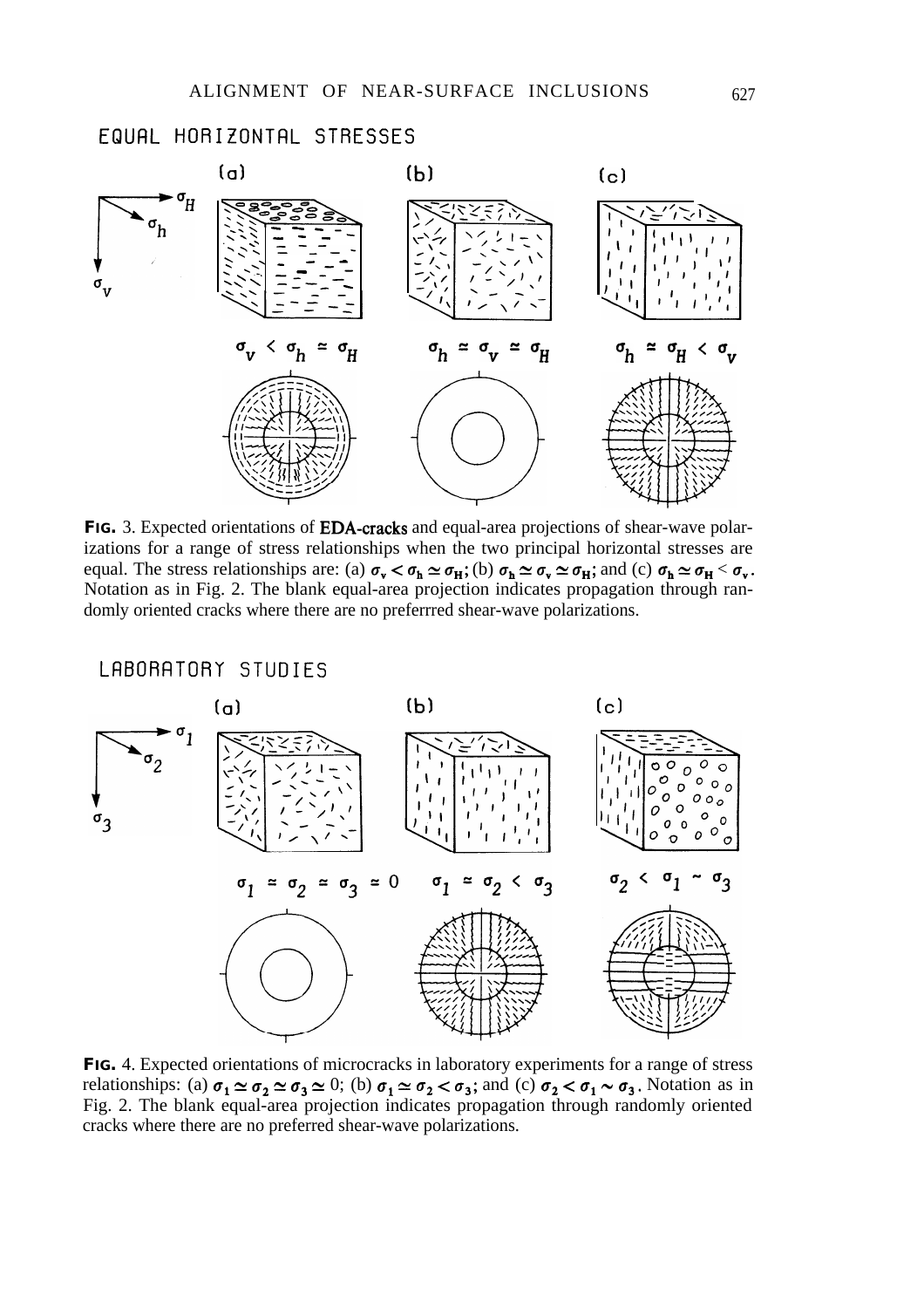hard rock which have been examined to date, display shear-wave splitting caused by EDA-cracks with the pattern of polarizations parallel to the direction of maximum compression as in Fig. 2c. These include observations of shear-waves above small earthquakes in a wide variety of tectonic regimes in many countries including Turkey, Tadzhikistan U.S.S.R., Japan and California, and observations of shearwave reflection surveys in sedimentary basins in North America, and in verticalseismic-profiles in sedimentary basins and elsewhere (reviewed by Crampin 198'7). The only common exceptions to these patterns of polarization are in sedimentary sequences where, although the EDA-cracks are still approximately vertical, the shear-wave polarizations are modified by periodic thin-layer anisotropy with a vertical symmetry axis (Bush and Crampin 1987; Crampin 1988). This results in a structure with orthorhombic anisotropic symmetry where the polarization of the split shear-waves varies with both azimuth and angle of incidence.

Note that as the vertical stress  $\sigma_{\rm v}$  increases with depth, the orientation of cracks in transition zones between the zones of well-defined crack geometry will be sensitive to local structural anomalies. The crack geometry in these transition zones, which may extend over several hundreds of metres in depth, is likely to be locally irregular and not well defined. In addition, hydraulic fractures are usually initiated from boreholes, and boreholes may substantially modify the stress for a metre or two into the rockmass by partially de-stressing. This usually imposes such a severe stress anomaly that spalling is induced, and breakouts occur in the borehole wall which can be used to estimate stress directions in the crust (Bell and Gough 1979; Zoback and Zoback 1980). Thus, a hydraulic fracture initiated at the wall of a well will not immediately encounter the *in situ* stress-field, and may twist as it encounters the unmodified stress away from the anomalies near the well and the changing relationships with the vertical stress above and below the point of injection. Such anomalies are most likely to occur in the transition zones between the critical stress relationships indicated in Fig. 2.

## **4. CRITICAL DEPTHS**

One of the critical features of these crack and stress anomalies in shallow rocks, which largely controls the extent of the transition zones, is the depth at which the vertical stress equals the minimum horizontal stress. This critical depth depends on the regional stress, the local stress, and the type of the surrounding rock, and appears to vary quite widely. In particular, the critical depth may be comparatively deep. In the Canadian Shield, for example, equal vertical and minimum horizontal stresses are observed at 2.4 km depth (Herget 1986), so that the stress relationships characteristic of deeper levels would not be reached until at least 3 km.

Many laboratory experiments, and some field experiments which are too shallow for the local stress regimes, are subject to stress relationships and crack geometries that are not appropriate to the depths at which hot-dry-rock geothermal heat extraction is expected. This is because, except in areas of very high heat flow, heat extraction must be from heat exchange reservoirs below (at least) 3 km where the rock is sufficiently hot. At these depths, the minimum compressional stress is likely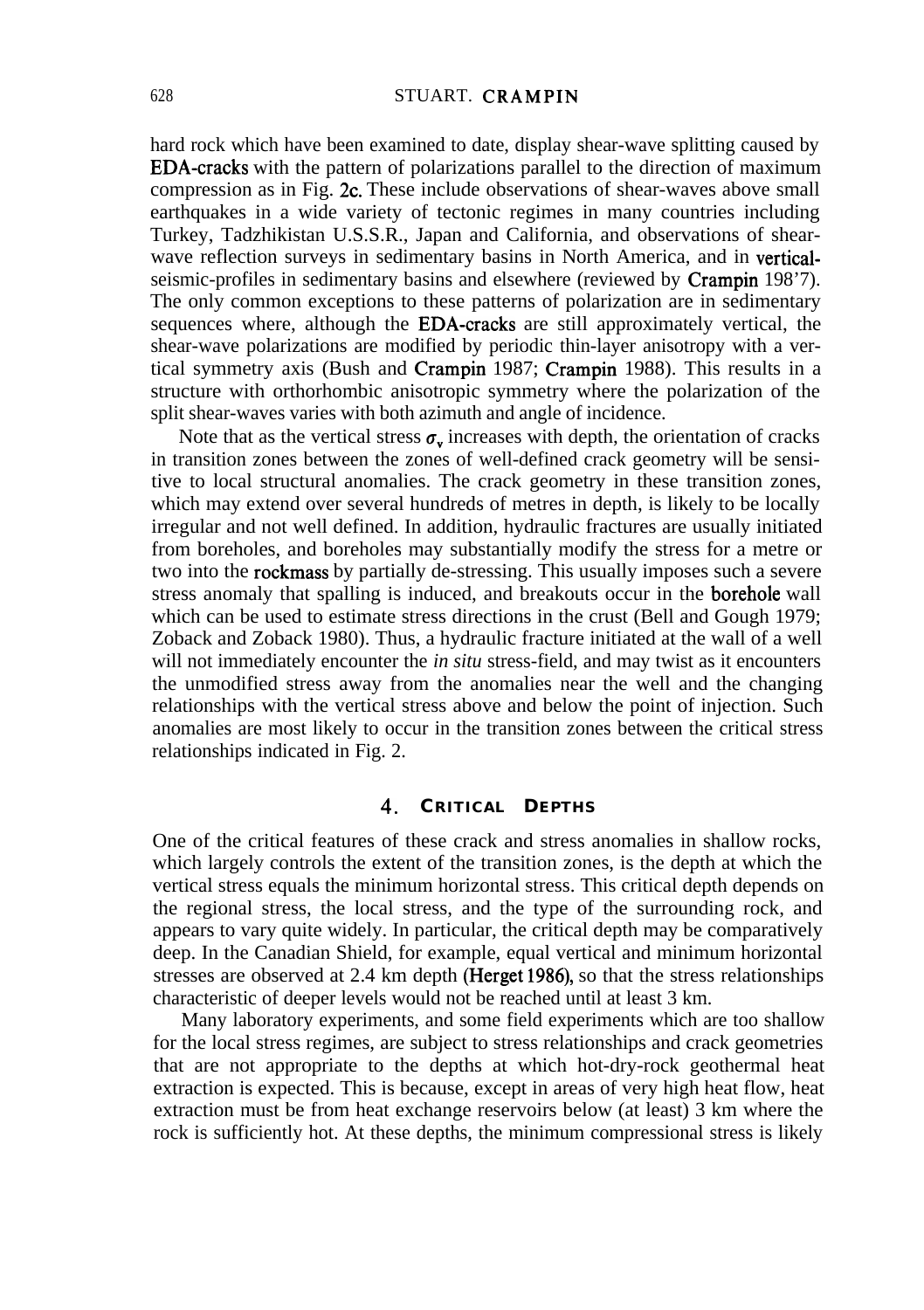to be horizontal, and cracks will tend to be vertical, parallel to the maximum horizontal stress, as in Fig. 2c. If the stress orientations have not rotated to their more stable deeper alignment, the crack configurations induced by hydraulic fracture are likely to be much more irregular and difficult to predict. Consequently, the operation of hot-dry-rock extraction will be more difficult to plan and to optimize.

In some geothermal experiments, such as the hot-dry-rock project at Rosemanowes Quarry, Cornwall, the uniform shear-wave alignments from acoustic events induced by hydraulic pumping appear to persist even for shallow events, at least at the wavelengths of the shear-wave signals - about 150 m (Roberts and Crampin 1986). This implies that, in this region, the minimum compressional stress is small or tensional so that the vertical stress is always greater than the minimum horizontal stress and the crack orientations in the deeper rock (Fig. 2c) persist to very near the surface. This is confirmed by locations of acoustic events associated with the hydraulic fracturing which indicate that there are two parallel vertical (or near vertical) fractures which persist to at least 3 or 4 km depth (Pine and Batchelor 1983), and by various direct measurements of stress which indicate that the vertical and minimum horizontal stresses are equal at approximately 400 m (Green *et al.* 1987). This depth is presumably sufficiently shallow to have minimal effect on the shear-wave polarizations determined by the deeper stress relationships. Thus it does appear that the stress relationships deep in the crust persist to near the surface at Rosemanowes Quarry, so that hydraulic fracturing at depth is likely to be consistent with the shallower experiments.

It is difficult to evaluate the relevance of hot-dry-rock experiments in inappropriate crack geometries. Hot-dry-rock extraction strategies must open and manipulate cracks at depths of several kilometres in remote, essentially inaccessible, rock which can only be monitored by indirect techniques such as locating acoustic events and analysing shear-wave splitting. Televiewers and other well-logging techniques, such as sonic logs, and analysis of tube waves, sample only the immediate wall of the well, or the rock in the anomalous modified region within a metre or two of the borehole. These may suggest properties which are not applicable to the *in situ* rockmass beyond the modified region. Estimating the behaviour of rocks at depth is largely based on empirical experience, and successful hot-dry-rock techniques are likely to rely heavily on previous empirical experience. Experience based on the manipulation of cracks in hot-dry-rock experiments in inappropriate geometries may be seriously misleading when applied to the behaviour of cracks in deeper production zones. Boreholes in hard impermeable hot rock suitable for hot-dry-rock geothermal heat extraction are expensive to drill, and wells based on inappropriate evidence could be costly mistakes.

#### **5. CONCLUSIONS**

There are two conclusions.

(1) Laboratory experiments, simulating conditions below the critical stress condition, should simulate parallel cracks, which in cracked rock can only exist in conditions of (true) triaxial stress where  $\sigma_2 < \sigma_1 \sim \sigma_3$ .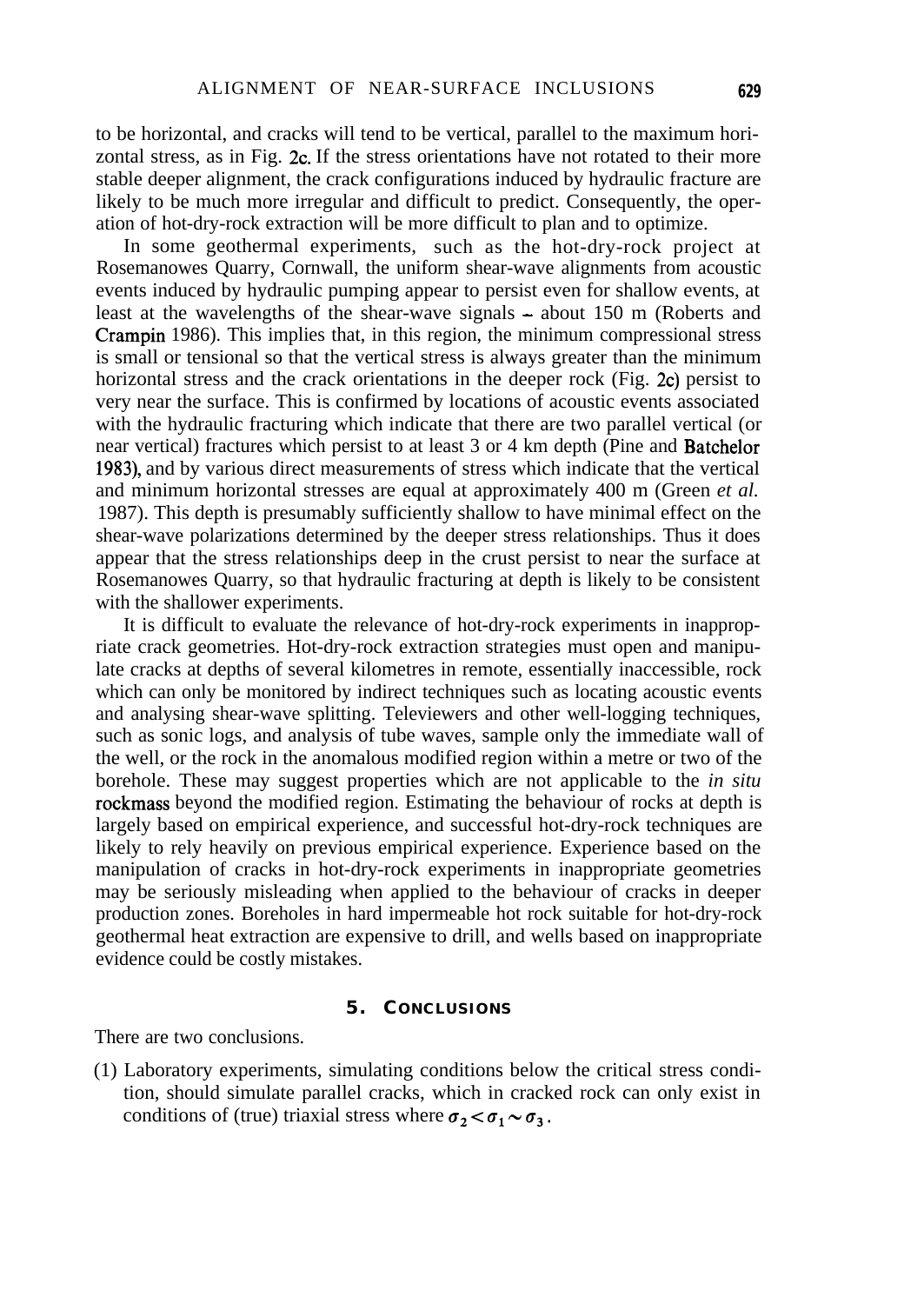(2) Hot-dry-rock experiments in shallow *in situ* rock should first establish that they are in stress and the crack geometries appropriate for deeper rocks where geothermal heat extraction is anticipated.

The stress relationship at depth is typically  $\sigma_h < \sigma_H \leq \sigma_v$  leading to vertical cracks striking parallel to the maximum horizontal stress  $\sigma_{\rm H}$ . The most direct way to test for this geometry is by monitoring shear-wave splitting in reflection surveys or, more reliably, in VSPs. Shear-wave VSPs, in any well intended for hot-dry-rock experiments, interpreted with synthetic seismograms (Crampin *et* al. 1986), would immediately yield the stress directions and orientations of EDA-cracks, and place constraints on the initial directions of hydraulic fractures in intact rock.

#### **ACKNOWLEDGEMENTS**

I thank David C. Booth for his comments on the manuscript. The work was supported by the Natural Environment Research Council and is published with the approval of the Director of the British Geological Survey (NERC). Some indirect support was provided by USGS Contract No. 14-08-OOOl-G1380, and the Edinburgh Anisotropy Project.

#### **REFERENCES**

- **BELL,** J.S. and **GOUGH,** D.I. 1979. Northeast-southwest compressive stress in Alberta: evidence from oil wells. Earth and Planetary Science Letters 45, 475-482.
- BOOTH, D.C. and **CRAMPIN,** S. 1985. Shear-wave polarizations on a curved wavefront at an isotropic free-surface. *Geophysical Journal of the Royal Astronomical Society 83,* 31-45.
- **BUSH,** I. and **CRAMPIN,** S. 1987. Observations of EDA and PTL anisotropy on shear-wave VSPs. *57th SEG meeting, New Orleans, Expanded Abstracts, 646-649.*
- CRAMPIN, S. 1978. Seismic wave propagation through a cracked solid : polarization as a possible dilatancy diagnostic. *Geophysical Journal of the Royal Astronomical Society 53, 467-496.*
- **CRAMPIN,** S. 1981. A review of wave motion in anisotropic and cracked elastic-media. *Wave Motion 3, 343-391.*
- **CRAMPIN,** S. 1984. Effective elastic-constants for wave propagation through cracked solids. *Geophysical Journal of the Royal Astronomical Society 76, 135-145.*
- **CRAMPIN,** S. 1985. Evidence for aligned cracks in the Earth's crust. *First Break 3, (3)* 12-15.
- **CRAMPIN,** S. 1987. Geological and industrial implications of extensive-dilatancy anisotropy. *Nature 328,491-496.*
- **CRAMPIN,** S. 1988. Non-parallel shear-wave polarizations in sedimentary basins. *58th SEG meeting, Anaheim, Expanded Abstracts,* 1130-l 132.
- **CRAMPIN,** S. and BOOTH, D.C. 1989. Shear-wave splitting showing hydraulic dilation of preexisting joints in granite. *Scientific Drilling* **1, 21-66.**
- CRAMPIN, S., **BUSH,** I., **NAVILLE,** C. and **TAYLOR,** D.B. 1986. Estimating the internal structure of reservoirs with shear-wave VSPs. *The Leading Edge 5,* (lo), 35-39.
- **CRAMPIN, S., EVANS,** R. and **ATKINSON,** B.K. 1984. Earthquake prediction: a new physical basis. *Geophysical Journal of the Royal Astronomical Society 76, 147-156.*